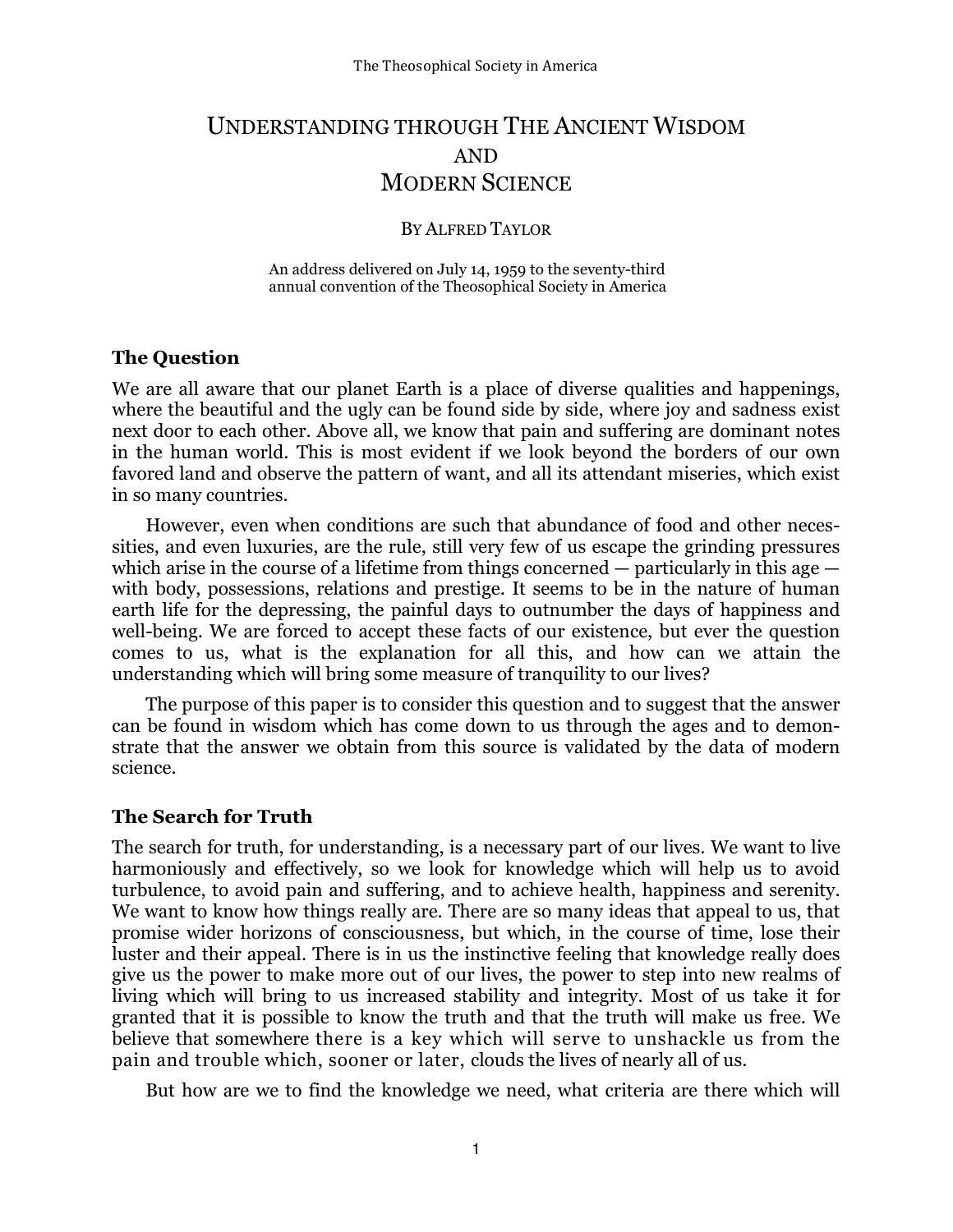enable us to know the truth when we encounter it? All about us there are systems of teachings, religions, philosophies, and each claims to have the truth, but the difficulty, for us, is how to appraise these conflicting claims, how to know fact from fancy, the more true from the less true.

There was a time in medieval history when Western humanity tried to gain assurance and security through the church. People gave up thinking about their problems and difficulties and just simply accepted what they were told by the church leaders. It was a retreat, a surrender, an admission of helplessness before the enigmas of life. Human beings attempted to solve all their troubles by a simple appealing formula. Everything which happened was either the Will of God or the work of the Devil. The church came to occupy a place in people's mind of which it is difficult for us to conceive in our present age. The people of those centuries of the past looked to the church not only for things of the spirit but also for the health and well-being of their bodies and for their material welfare. Science and philosophy were cast in the reflection of religious dogmas. The mind of each man and woman was something to be kept in order and in conformity with prevailing ideas. Original thinking was not encouraged. The problems of the world and of human beings were neatly solved by the all-inclusive formula. They were manifestations of the Divine or Satanic Will. When the great plagues decimated human populations, there was nothing that could be done, and when innocent babies suffered and died, no questions could be raised. It was the Will of God.

For a thousand years in the Western world, there was this complete surrender to teachings fostered by individuals who assumed to know the Divine Will. Today, as we all know, most people still follow this same tradition and are obedient to that which their leaders tell them is the way and the truth. Yet always there are the few who refuse to believe blindly but insist on thinking for themselves. Some of these spoke up here and there during the Dark Ages, and not infrequently at the cost of their lives. But finally, through these independent thinkers, humanity again asserted itself and became free of church domination. There was once more the privilege to investigate, to search and to think. The modern age of science then came into being.

Now, in these days when superstition and dogma given out in the name of religion are on the wane, there is still the problem of discrimination between the true and the false. Many who, in this age of freedom, have the right to think and believe as they please, have traded the dogmas of those who claimed to speak in the name of religion for dogmas of those who are assumed to speak in the name of science. Most of the people in the Western world today are chained as securely by the concept of materialism as their ancestors were by the primitive worship of the Dark Ages. The overemphasis on the material has affected almost every one of us, whether we are conscious of it or not. This pernicious influence is evident in religion, art, and philosophy. We reveal it in the ruling motives of our daily living and even in the way we dispose of our dead.

Worship of the material side of life inevitably leads to a sense of insecurity. Physical forms and things are transitory, and as we identify ourselves with them, then simple logic indicates temporary existences for us and for those near us. We are akin to people crowded on a sinking ship far from land. There is a breathless pre-occupation with our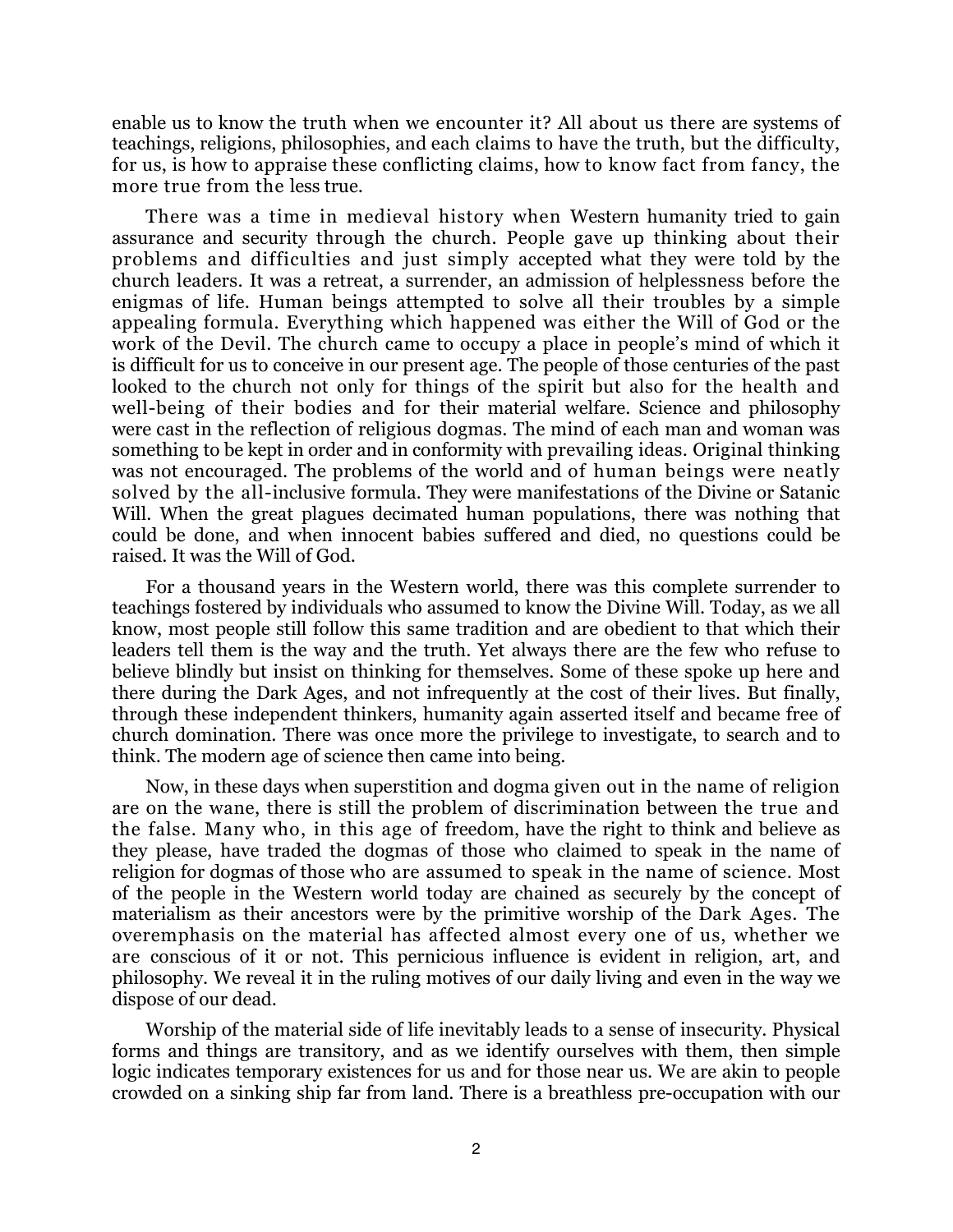own situation and little heed of the trials and troubles of our fellow beings, aside from immediate family and friends. Today, the material side of life looms above everything else and in the center of it all is the physical body, with which the modern man identifies himself and his loved ones. We have swung from medieval superstitious worship of the unseen to an equally fanatical worship of the seen.

 But also there are an increasing number who are dissatisfied, who refuse to be unthinking followers of authority and tradition, whatever their source, whether in the name of science or religion. These independent seekers of understanding will not be pushed aside from their objective by custom, by the sarcasms of their believing brethren, or by the labels so freely bestowed on anything which deviates from the prevailing faith. This relatively small group in our total population wants more than some person's "say so." They seek concepts, thoughts, ideals, which in some way, can be assayed for their truth.

### Scientific Approach to Truth

It is a strange paradox that in this age of subservience to the principle of materialism, there is in use a method which gives us criteria for evaluating the truth of knowledge. It was the introduction of this way to truth which initiated our modern era of science. We are as yet witnessing only the bare beginning of this principle in the search for truth, yet already it has revolutionized humanity's position on this planet. It is a very simple way to find out something of the reality in us and in nature, and without it mankind flounders in uncertainty and futility.

There are various ways to valid knowledge, and each approach supplements and helps to support the others. We can receive knowledge from a great teacher, an inspired being who has developed far beyond our status but, by themselves, truths received in this way soon deteriorate and become polluted by the injection of modifications and additions from other sources. We can contact truth by way of intuition and a few have this faculty so well developed that it serves as a check on the validity of the knowledge assumed to be from an inspired source. Then we have the use of our reasoning faculties which enables us to assess the consistency, the logic of new ideas. But all of these methods have a certain limitation which, if uncorrected, leads to error and distortion. By these approaches to truth there is no way to gauge the error introduced by subjective or personal factors. In order to eliminate this defect we must have the reactions of a number of careful, critical observers. When several people of varying backgrounds, prejudices and preconceptions observe the same phenomena, the common picture of what they see tends to cancel out personal elements. That upon which they are all agreed can be accepted as relatively objective and factual. The brilliant progress of science has resulted from this depersonalized approach to knowledge. One scientist makes careful observation of some aspect of nature and reports his findings, meticulously describing the set-up of his work so that others can duplicate the conditions and so check the data. Without this control over the personal, the subjective aspect of laboratory work, progress in science would have been difficult and spasmodic, and without this depersonalized method of assessing knowledge from other sources, we cannot know the degree of its reliability.

So it is evident that in addition to revelation, intuition, and reason, there should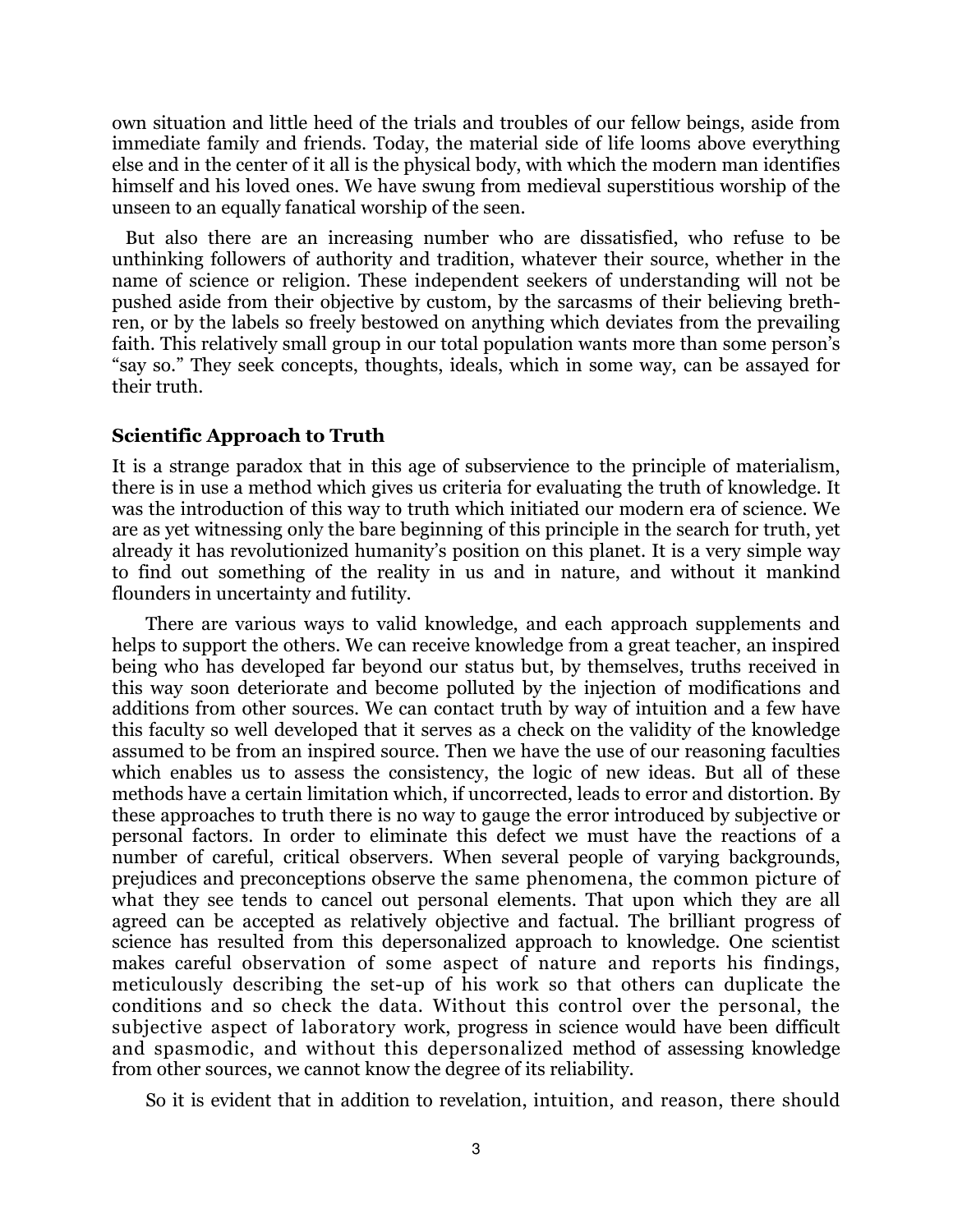be the approach to knowledge through the method of repeatable procedures which enables us to strip personal biases and opinions from the knowledge which comes to us.

The scientific method serves to constantly purge data of subjective accretions. Theories come and go as the growing extent of tested data necessitates new orientations and new concepts. Further, the true knowledge accumulated in this manner does not grow old and fade with time. The verified observations of Galileo, made more than three centuries ago, are still as fresh, as vital as in the days they were first made. This accounts for the breath-taking progress of modern science. There is a carry-over of tested information from one generation of scientists to another, hence the cumulative effect of scientific research, and the ever widening circle of scientific achievement and progress.

Teachings which are untested and untestable are changed or modified as they are passed on through succeeding generations of people. It is this lack of means for verification which leads mankind from one error to another and to ages of superstition and ignorance. It is this situation which enables the fluent, the persuasive, the fanatical to fasten systems of thought and belief on the minds of the masses and which, in the past as well as in the present, has been the source of much turmoil and suffering. Teachings which carry with them initially such an imprint of truth as to be self-evident gradually succumb and become buried under the accumulations of the products of small and prejudiced minds. We see the teachings of the Master Jesus perverted, in the course of centuries, to the extent that thousands of men, women, and even children were burned at the stake in His name.

The scientific approach to truth, which has been ostensibly concerned solely with the physical aspect of the universe, has also led us to knowledge which reaches into metaphysical areas of thought. It is an old Hermetic axiom that the higher realms are mirrored in the lower, that the reality of the universe may be found in each of its parts. Science is verifying this principle, and some of the most profound philosophical concepts and principles have become logical inferences from the objective data of science.

#### The Need of the Integration of Science and Religion

The fact that we have a scientific method which enables us to have objective knowledge about the universe in increasing measure still leaves us with the problem of discriminating between the true and the false at the level of interpretation and meanings of scientific data. The laboratory approach only assures us tested data. We are at liberty to interpret them as we please.

During the nineteenth century scientists accepted a materialistic viewpoint of man and nature. According to this idea, the physical world, which we see, hear, smell, taste and touch, is the reality in nature. We are our physical bodies and doomed to decay and disintegration as our physical being goes the way of all flesh. This concept assumes that we are living in a universe where there is no design, no purpose, and we ourselves are the chance result of the interplay of mechanical forces continued over a vast period of time. Materialism probably arose in the past as a reaction against the religious superstition which hampered the progress of science for so many centuries, but also, interpretation of laboratory data in terms of mechanical and physical principles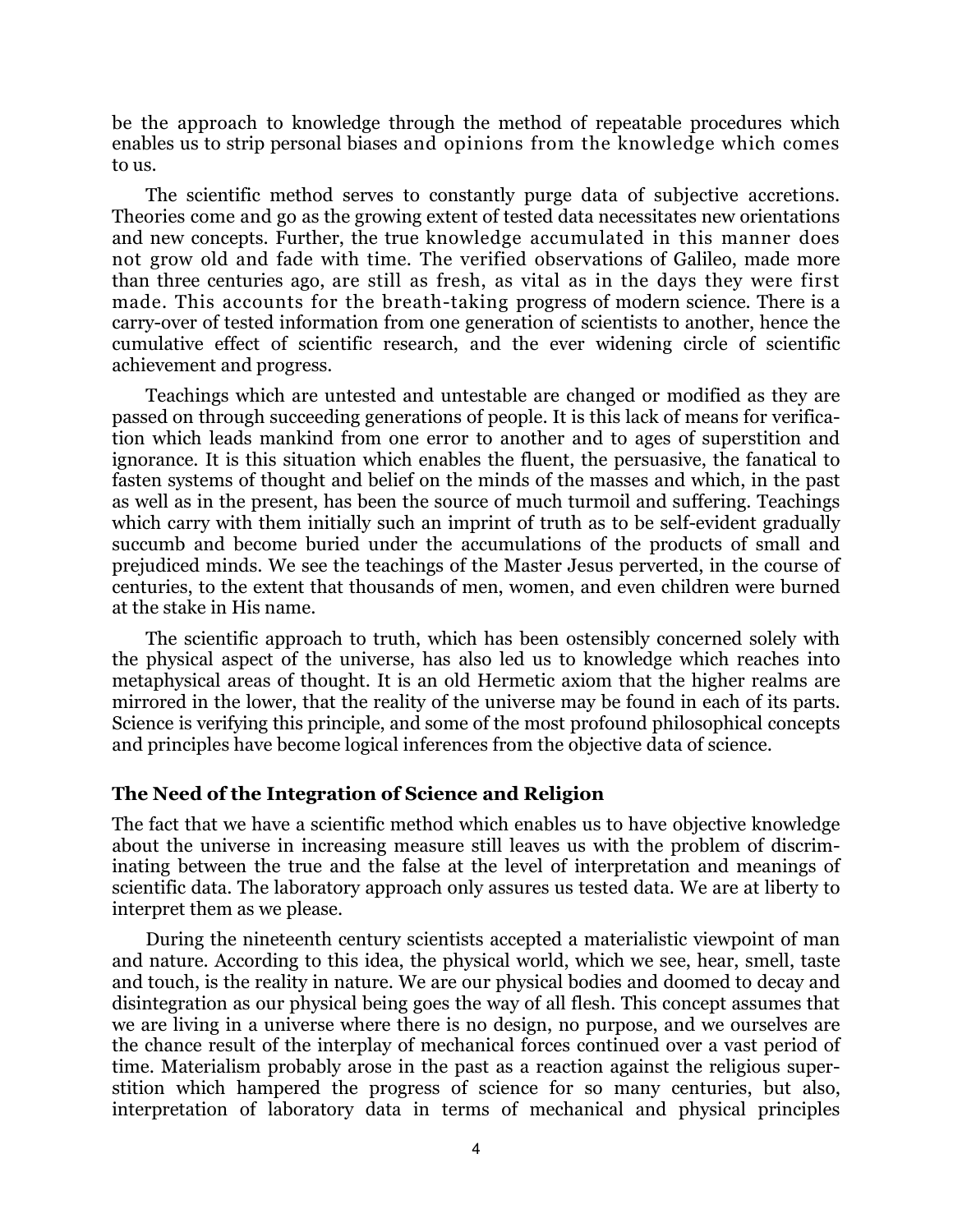simplified nature and natural phenomena. Actually, laboratory data in the life sciences has never been compatible with materialistic concepts, and the progress of science in the present century has made the materialistic thesis untenable for the physical sciences. Nevertheless, today, with a few notable exceptions, scientists, both in the physical and life sciences, continue to favor materialistic hypotheses.

The problem for us, in the modern age, is to discover the knowledge which transcends and integrates science and religion, and which, at the same time, can be checked by the scientific approach as a measure of its validity. There are problems and questions about life and death, pain and pleasure, justice and injustice, good and evil, which demand our attention if we are to have harmony and effectiveness in our lives. All around us we note strange happenings. There is the suffering, the distress of little children. We see good people struggling with poverty or ill health, or in contrast, others low in the scale of ethical principles seem to be enjoying good circumstances. The same inequalities are evident at national levels. In some countries there is plenty of food and other resources, and the inhabitants are prosperous and well-fed, while in other areas the opposite conditions prevail. On the surface, there appears to be no plan, no order, no justice. It is as if things can happen carelessly, that by the mere whim of fate one baby suffers and dies and another lives and prospers into old age, or millions are condemned to want and suffering because of where they happened to be born. Most of us, consciously or unconsciously, assume that the circumstances, the happenings of a lifetime can often be attributed to chance or luck. Fortunately for us, there is available the knowledge we need to resolve these paradoxes, but before we turn our attention in that direction, let us consider knowledge which has been established through laboratory investigation and which is pertinent to these problems.

## The Data of Science

The data of science reveal a universe of law and order where events do not occur fortuitously but where everything has its logical and consistent relationships to the larger pattern of the universe. The chemist knows he can depend upon the chemical elements always to manifest the same properties and reactive qualities under a given set of conditions; the astronomer finds the same unvarying consistency in the behavior of the heavenly bodies. From the inconceivably small to the inconceivably large, material systems bear witness to the harmony which permeates the cosmos. It is only when our knowledge is incomplete or defective that there appear to be exceptions to this rule. As the scientist penetrates ever further into phenomena, he encounters in every direction a world of precision in action and reaction.

The biological sciences have established the great unifying concept, the oneness of life, together with the uniqueness of its individual representations. Laboratory data demonstrates that life is the same manifestation in all its forms. At the cell level of living organisms, there are common characteristics in biochemistry, nutritional requirements and reactions to toxic substances. Organisms as far apart as plants and animals are nearly identical in the mechanics of cell division and in the laws governing inheritance. The underlying unity which embraces the living forms of this planet is thoroughly established.

The oneness of life is further emphasized through the concept of evolution. Scientists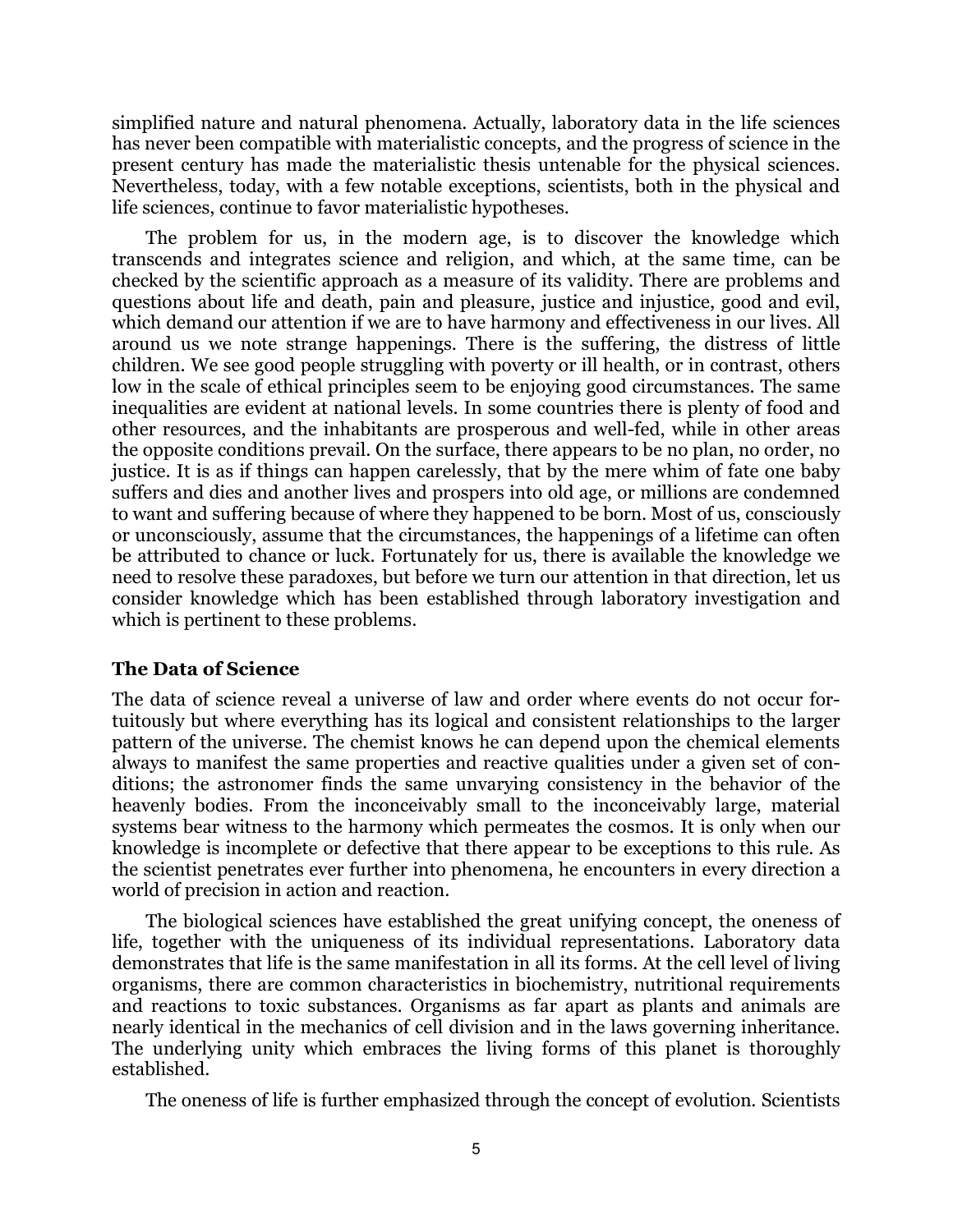agree that the great diversity of living forms is the result of a long process of evolution. From paleontology, we learn that in the earlier stages of the earth's history, living forms were simpler and less varied than they are today. Life has come up through gradations of form to the modern plant and animal kingdoms. Our present living organisms have evolved from a common source. All the vast array of plants and animals which now inhabit the earth are offspring of the same parent life.

The differences which make each type of plant or animal unique in so many respects are not incompatible with their essential oneness in life. The situation might be compared to that which exists in a series of buildings of various sizes and shapes, each of which appears to be so different from all the rest and yet they are all built of similar materials. The uniqueness of each is in the plan or design which was actualized by the builder. Likewise with living organisms, the uniqueness of each type is in the plan or design. The unity is in the life which, working through the same material and utilizing the same physical and chemical laws, brings into being specific designs.

The scientist is concerned with physical matter in its various phases and forms, but the data at his disposal have meanings which go beyond material phenomena. This is especially true with regard to living organisms. When an acorn is buried in suitable soil, it develops and grows into an oak tree. If we examine an acorn in the laboratory, using all the available techniques and knowledge of plant morphology, chemistry and physics, we can find no hint of its potential "oak-ness." We can observe what happens as the acorn develops, and books are required to contain the record of the facts accumulated through studies on the life history of this organism. But when we check our data, we note that the process by which the seed transforms into a tree is a profound mystery. A single cell of living matter initiates the sequence of development into the oak tree by dividing to become two cells. Even this first step in the process is, aside from a few superficial facts, a total unknown. We know that in some way, a particular living cell can begin that which will lead to a mighty oak tree with all its inconceivable complexity of structure, design and function, but this knowledge does not come out of the laboratory. It is common knowledge and mystery compounded, both for the scientist and the nonscientist.

Something analogous to this situation is a printed page which is a mere physical manifestation, but which may carry a message which brings to us important knowledge because an intelligent being has arranged the letters and words so that they have meaning. Likewise, the development of the tree reveals to us knowledge about life at the plant level which transcends the physical data.

The same is true of the scientific data obtained in studies on the higher forms of life, including man. A human being begins, to the unaided eye, as an invisible speck of matter, the human ovum. In the course of development, this less-than-a-pin-point of matter initiates the formation of a human body with all its intricacy of structure and energy systems, with all its transcendental organization involving trillions of parts and their operations, every split second of a lifetime, with a capacity for chemistry and physics beyond the wildest dreams of the combined talent of all chemists and physicists, with a uniqueness stamped on every cell, and even in the protein molecules contained in the cells, and finally with the consciousness and mental capacity which may enable this being to become a scientist who believes the whole sequence is the result of purposeless,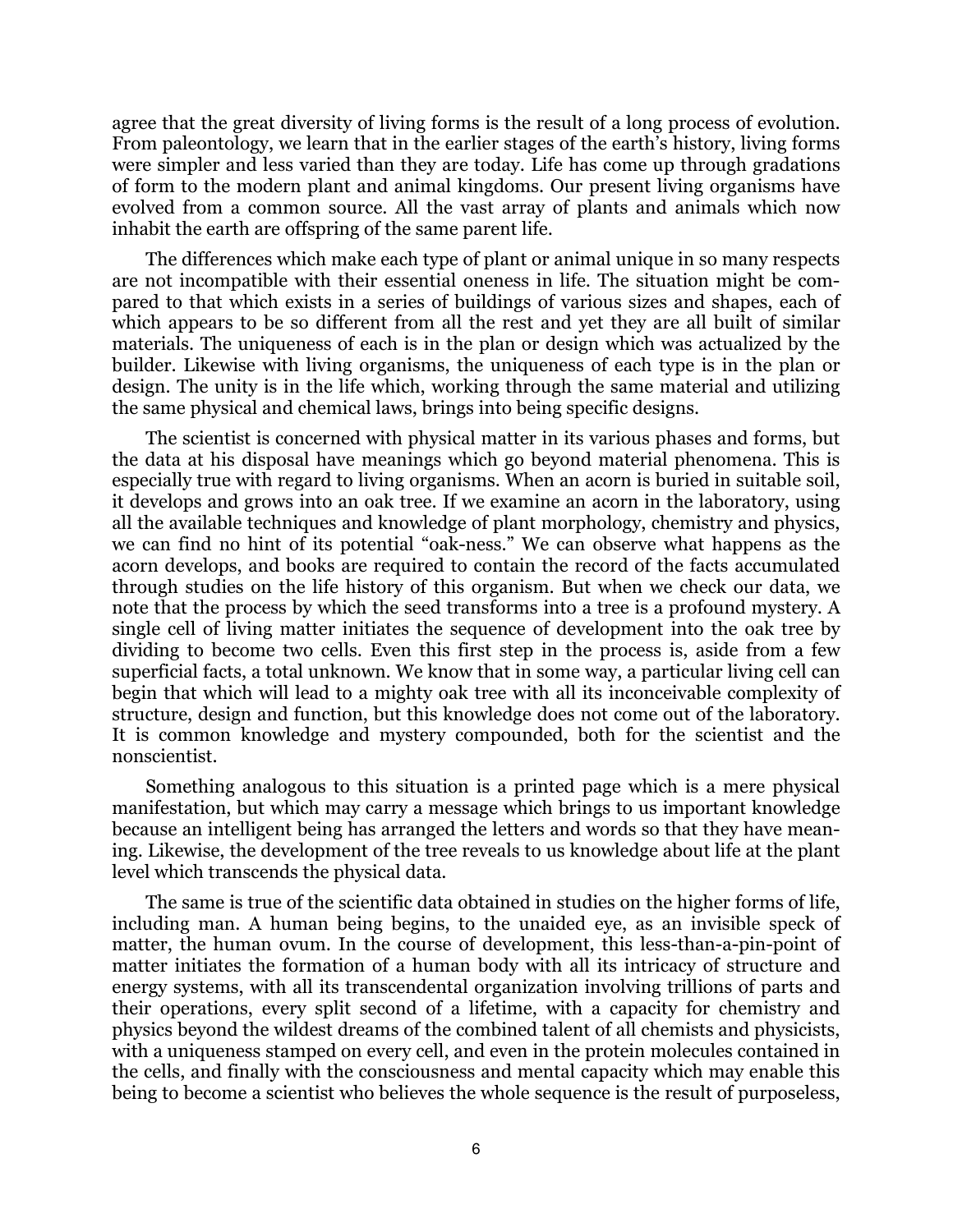random happenings.

In the course of the embryological development which results in the formation of a human being, the embryo passes through forms which reveal past evolutionary stages. There is a period when the embryo reveals the design characteristic of fishes, followed by that of the amphibian and reptilian forms. Still later the mammalian type becomes dominant and finally the embryo assumes the structure typical of a human being. In other words, it is as if designs of past evolutionary forms were still present to some extent in the microscopic quantity of living substance, the human ovum, along with all the information needed to build the adult body.

It is also well established that in all living organisms, there is a "turn-over" of matter, so that as long as life continues, physical substance flows through the cells. All that is permanent in a living cell is the design; the physical aspect which appears to be the reality is something which is transitory and impermanent. These data complicate the embryological process, since, if we are to understand the phenomenon, we must account for, not only the formation, the development of the inconceivably complex structures, but harmonize with this the fact that the embryo is constantly in a dynamic equilibrium with the materials out of which these structures are fabricated. The facts of this embryological record have meanings which transcend the physical happenings. Here again is an example of life in action, only this time, instead of the oak tree, we are concerned with the development and growth of a human being.

The data of science bear witness to the fact that life functions in various ways and reveals new capacities and characteristics at different levels of its expression. In a human body, for example, there are living cells and tissues which differ according to their place and function in the body. Beyond the cells and tissues, there are the organs such as the lungs, stomach or heart, which manifest qualities and activities not evident in the lower levels. If we go still higher in the hierarchy of life as expressed in the body, we note organs joined together to form the circulatory, respiratory, digestive, and other systems. Finally, the complete body which is made of all these different living structures must possess still higher capacities since all the diverse elements must be harmonized in the functioning of the physical organism as a whole. However, there are still higher aspects of life associated with a human being. The behavior which orients a person with the beings, the things, the elements around him, brings into play something quite different than the life concerned with the internal bodily functions. At the level of behavior, self-consciousness, intelligence, love, will, and other qualities of life become active according to circumstance. All these are manifestations of qualities latent in life from the beginning but which do not become evident until they are awakened in the course of evolutionary development. Just as the oak tree sleeps in the acorn, so these higher attributes of life are unmanifested in its lower stages of development.

The data of both biological and physical science illuminate the wonder and mystery of nature and impress us with the limitations of our knowledge, but such understanding as we have gained through scientific research reveals, as said before, a universe of law, order and design. When a human ovum goes through the development that produces a mature man or woman, a multi-trillion series of precision coordinated events are necessary to complete the process. There is no room for chance; the unthinkably complicated design must be actualized according to an exacting pattern. Further, it is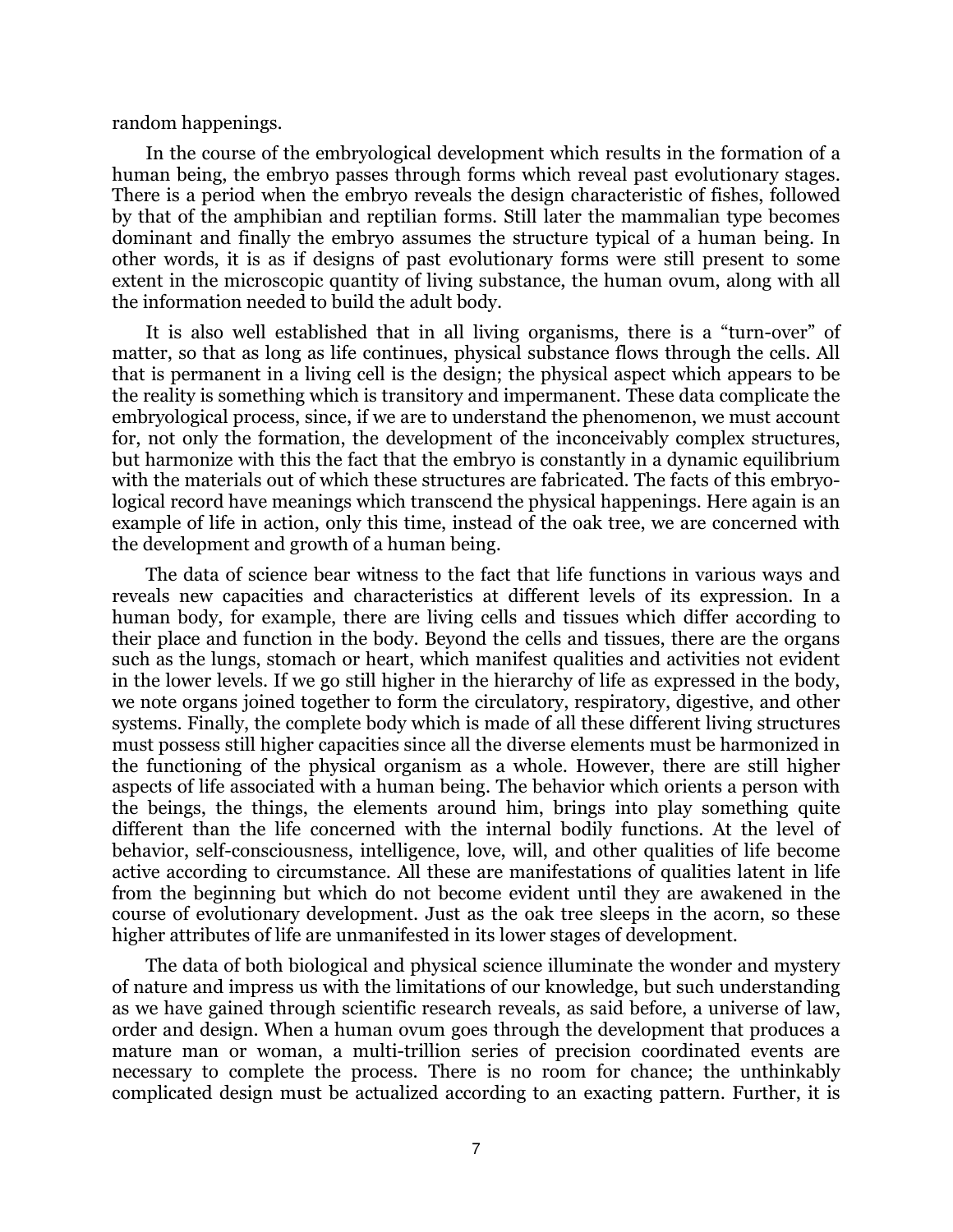known that each of the trillions of cells which go to make up a human or any other living body possesses, in potential, the design of the whole. From such data, it is reasonable to conclude that the universe, of which we are a part, is also the result of precision coordinated events called into action to complete an exacting pattern or design. Further, the well-established principle of the oneness of life gives us a scientific basis for the concept of brotherhood. If the same life animates us all, so that we require the same food elements, are injured by the same toxic substances, develop and grow by the same processes, etc., could it not be that active brotherhood is necessary for harmony and well-being in our lives?

The script of science is written in physical characters and, as we have seen, the meanings transcend the data. In addition to the facts of science, however, we need knowledge which includes more extensive data than scientists are yet able to contact if we are really to resolve the problems which arise in a human lifetime. To solve these problems we must turn to the wisdom that is a heritage of the ages and which includes and transcends the facts and principles of modern science.

### Wisdom of the Ages

Down through the ages there has always been a tradition that within certain inner sanctuaries, concealed from the minds of those who would misuse it, there is knowledge which has accumulated through the efforts of advanced members of humanity. Those who are intuitive enough recognize reflections of this higher knowledge and wisdom in the great religions, in philosophy, and in art. Much of this Ancient Wisdom always remains secret, but throughout history, portions of it have been released for general use. Sometimes it comes to us in the form of principles or laws, or it may appear as specific knowledge about our world or the universe.

In this modern age, science has validated some of these ancient teachings, which gives us something more than intuition or their appeal to our logic for appraising their status in truth. For example, in ancient Greece, Pythagoras was a great teacher of the Ancient Wisdom. He attracted followers and formed a school which had much influence on ancient Greek thought. From this Pythagorean school came the knowledge passed down from older sources that the earth was spherical and that it, together with the other planets, revolved on its axis and around the sun. We owe a special debt to this specific teaching of the Ancient Wisdom, since it sparked the thinking in medieval times which led to the over-throw of church domination over men's minds. Copernicus, who is credited with the discovery that our planet is part of a sun-centered solar system, studied astronomy with Professor Domenico Novaro at the University of Bologna. Professor Novaro was a follower of the Pythagorean school and suggested to Copernicus that he make a study of the Pythagorean teachings on planetary movements with a view to their superiority over the church-endorsed Ptolemaic astronomy which taught that the earth was stationary and the sun, planets and stars revolved around our little earth as the center of the universe. Copernicus followed his professor's suggestion and after years of study published a report on the subject which demonstrated the inadequacy of the earth-centered system and the logic of the views set forth in the ancient teachings. Later, Galileo, Kepler, and Newton completely verified the ancient concept of planetary movements as set forth by Copernicus.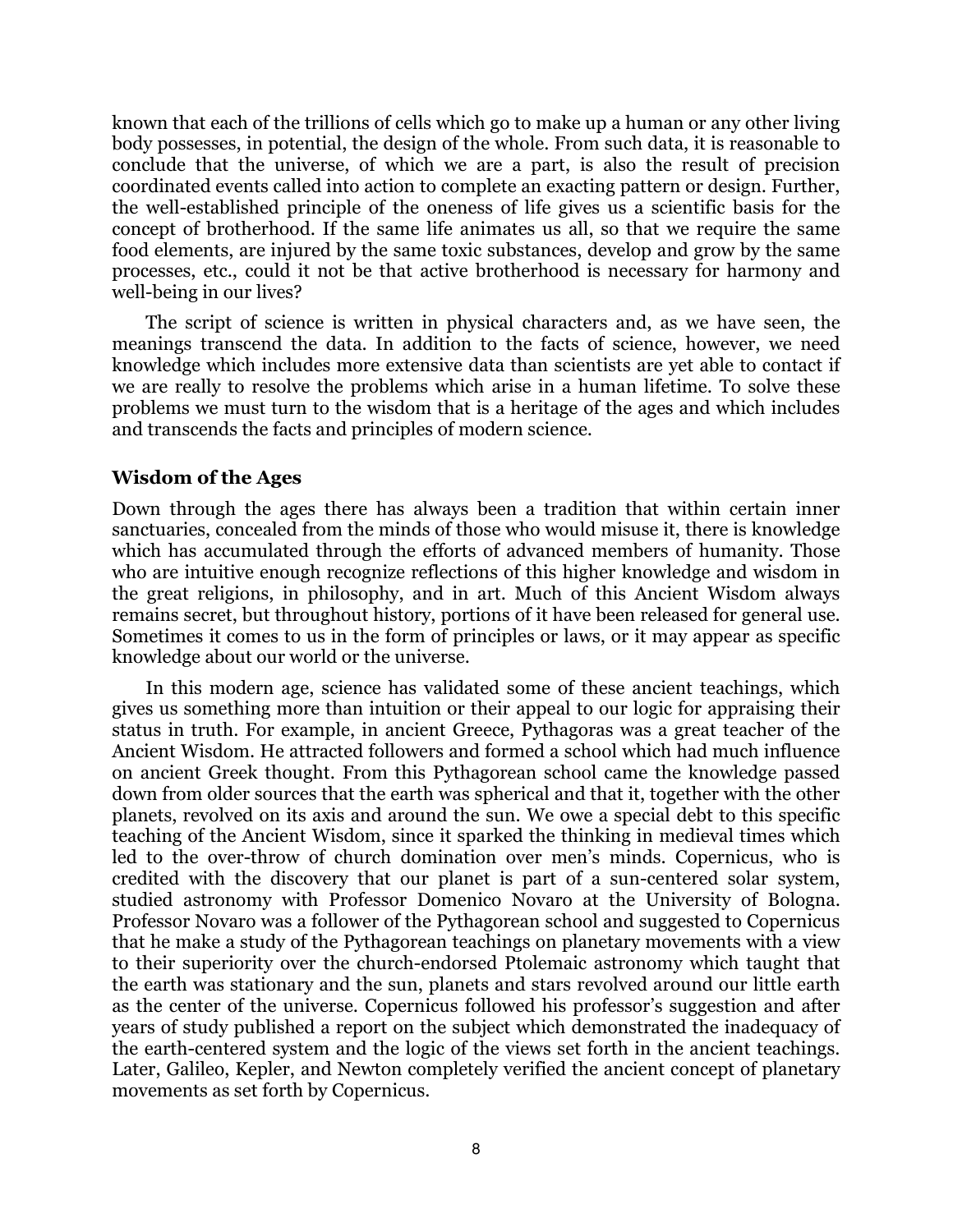The validation of this teaching from the Ancient Wisdom by the methods of science demonstrated before all thinking men and women that the church was in error in its ideas on planetary astronomy. Religious leaders of those days were so sure of their position that they burned at the stake a great thinker, Giordano Bruno, for advocating the Copernican system, but the scientific approach proved them to be utterly wrong. At last, the people of those days had the measure of the church's fallibility. The Dark Ages which had lasted a thousand years came to an end. Truth, from the Ancient Wisdom, ushered in a new era of thought and the age of science.

### The Modern Expression of the Ancient Wisdom

In our era a unified formulation of the Ancient Wisdom is offered to all who can receive it. Important aspects of these teachings were given out towards the end of the last century under its ancient designation, Theosophy, or theosophia, which means divine wisdom. Those responsible for bringing this modern expression of the Ancient Wisdom to the attention of mankind have given a special sign of its validation for the thoughtful seeker of truth by including material in the initial release of teachings that anticipated discoveries later to be made by science.

We are told that the knowledge which is basic to Theosophy, or the Ancient Wisdom, was accumulated slowly during periods of time which extend back many tens of thousands of years. Further, the procedure was comparable to that employed in modern laboratory research. Each new addition to this esoteric knowledge was carefully checked and verified by numerous workers. The standards of validation are said to have been more precise, more thorough than those which we regard as adequate in our laboratory work. It is true, of course, that we are not in a position to check, or even to understand, the faculties and powers used by these workers in physical and super physical science, but it is a fact that the whole trend of the data of science in many fields has been to give increasingly direct or indirect support for many of the concepts and specific items of information given to us in the early works of Theosophy. This is especially evident in H. P. Blavatsky's work, The Secret Doctrine, and in the volume entitled The Mahatma Letters to A. P. Sinnett. At the time these works were written, between 1880 and 1888, scientists entertained views which are in sharp contrast in many respects to those they hold at the present time. Further, the lack of data in certain areas of fundamental importance led them to restricted and erroneous ideas.

For example, in the teachings contained in the works mentioned above, it was stated that matter and energy are different phases of the same phenomenon, that matter can be converted into energy. Some of science's

greatest misconceptions are found in her limited notions on the law of gravitation; her denial that matter may be imponderable; her newly invented term "force" and the  $\dots$  accepted idea that force is capable  $\dots$  of acting  $\dots$  in any other wise than through matter; in other words that force is anything but matter in one of her highest states ...  $(Mahatma Letters, p. 321)^1$ 

j

<sup>&</sup>lt;sup>1</sup> Page references to the *Mahatma Letters* have been revised from those of the second edition to the newer chronological edition, which was published in 1998.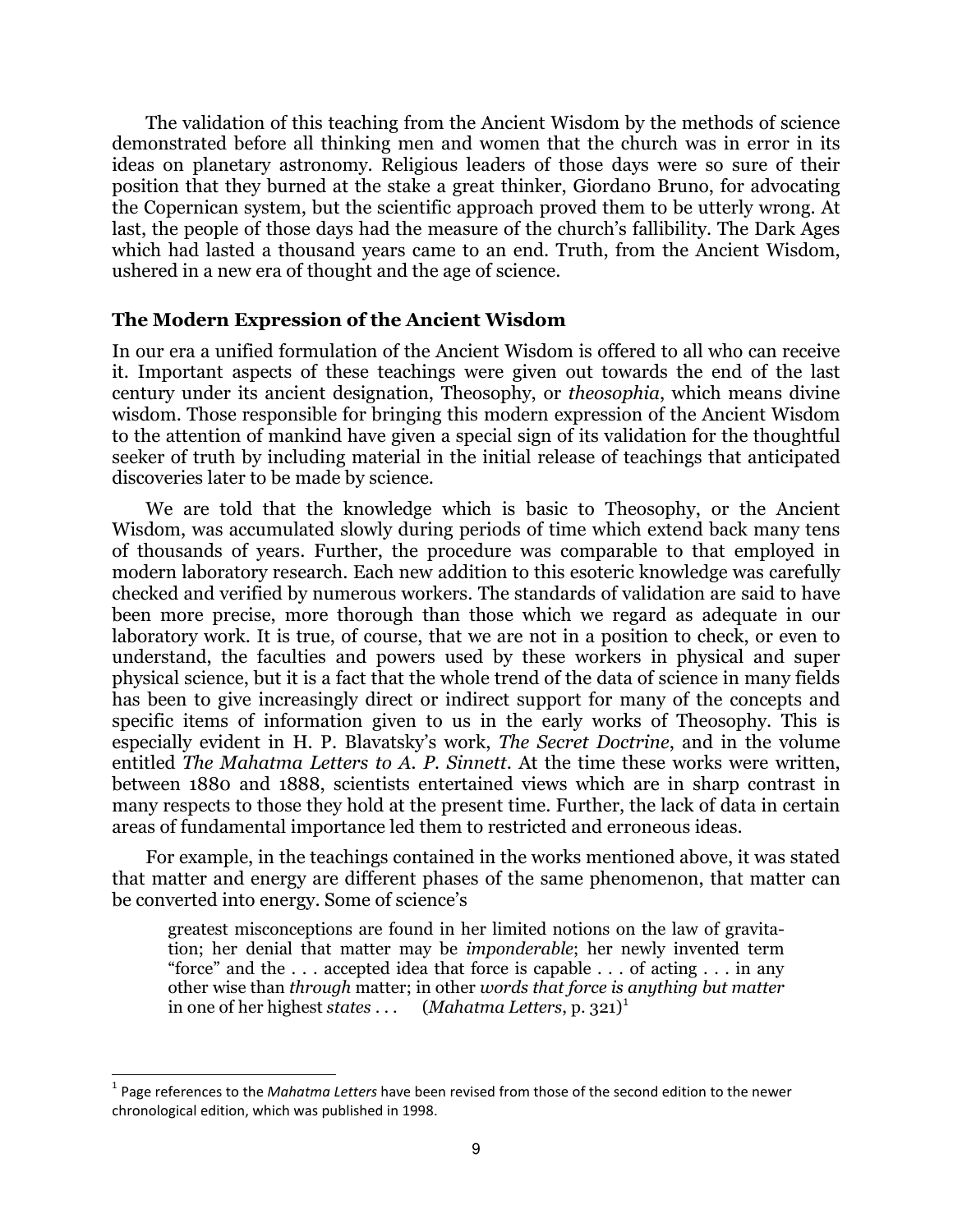Force is . . . "matter in motion" . . . a manifestation of energy . . . matter and force are the phenomenal differentiated aspects of the one primary, undifferentiated Cosmic Substance." (Secret Doctrine, v.1, p.  $554$ )<sup>2</sup>

And especially significant is the statement

... the mineral ... is light itself, crystallized and immetallized. (Secret Doctrine, v. 2, p. 169)

At the time these ideas were advanced by the adept teachers, they were considered fantastic by contemporary scientists, and yet, as we all know, in 1907, Einstein demonstrated for theoretical science that matter is convertible into energy. Further, his famous equation,  $E = MC$ , related the energy in matter to the speed of light. At the time this idea of Einstein's was advanced, there was no experimental evidence for its truth. The work leading up to and the explosion of the first atomic and the later hydrogen bombs gave us the laboratory evidence for the truth back of Einstein's theory and of the earlier statements in this regard contained in Theosophical teachings.

Many other instances could be cited of knowledge pertinent to the realm of science which was unknown to scientists at the time it was given out in theosophical writings and which are now taken for granted as a result of scientific progress. In addition to the force or energy-matter relationship, information antedating later scientific discoveries was given out about the nature of the sun's energy. Nuclear energy was unknown to the scientists of the 1880's, and it was generally considered that the sun maintained its energy level by ordinary combustive forces that were fed by meteoric matter drawn into it from surrounding space. One of the adept teachers makes this comment on the subject in 1882:

Can one imagine the "Sun's fires fed with purely mineral matter" — with meteorites highly charged with hydrogen giving the "Sun a far-reaching atmosphere of ignited gas"? . . . . The Sun is neither a solid nor a liquid, nor yet a gaseous glow; but a gigantic ball of electromagnetic Forces."

(Mahatma Letters, p. 321)

This statement is in accord with data which has been accumulated by science fairly recently in connection with research on nuclear energy.

Scientists back in the latter years of the nineteenth century, with but few exceptions, accepted the idea that the chemical atom was the ultimate subdivision of matter and were scornful of the statement in The Secret Doctrine that

It is on the doctrine of the illusive nature of matter, and the infinite divisibility of the atom, that the whole science of Occultism is built. It opens limitless horizons to substance, informed by the divine breath of its soul in every possible state of tenuity, states still undreamt of by the most spiritually disposed chemists and physicists." (v. 1, p. 520)

It is also stated in this work that chemical elements are the result of evolutionary processes, that underlying physical matter there is a basic material in constant motion from which the matter we sense arises as a secondary development. At present, physicists consider hydrogen to be the primal element from which the rest of the chem-

<sup>&</sup>lt;sup>2</sup> Page references to *The Secret Doctrine* have been revised from those of the Adyar edition (1938) to reflect the pagination of 1979 edition, which is the same as the original 1888 edition.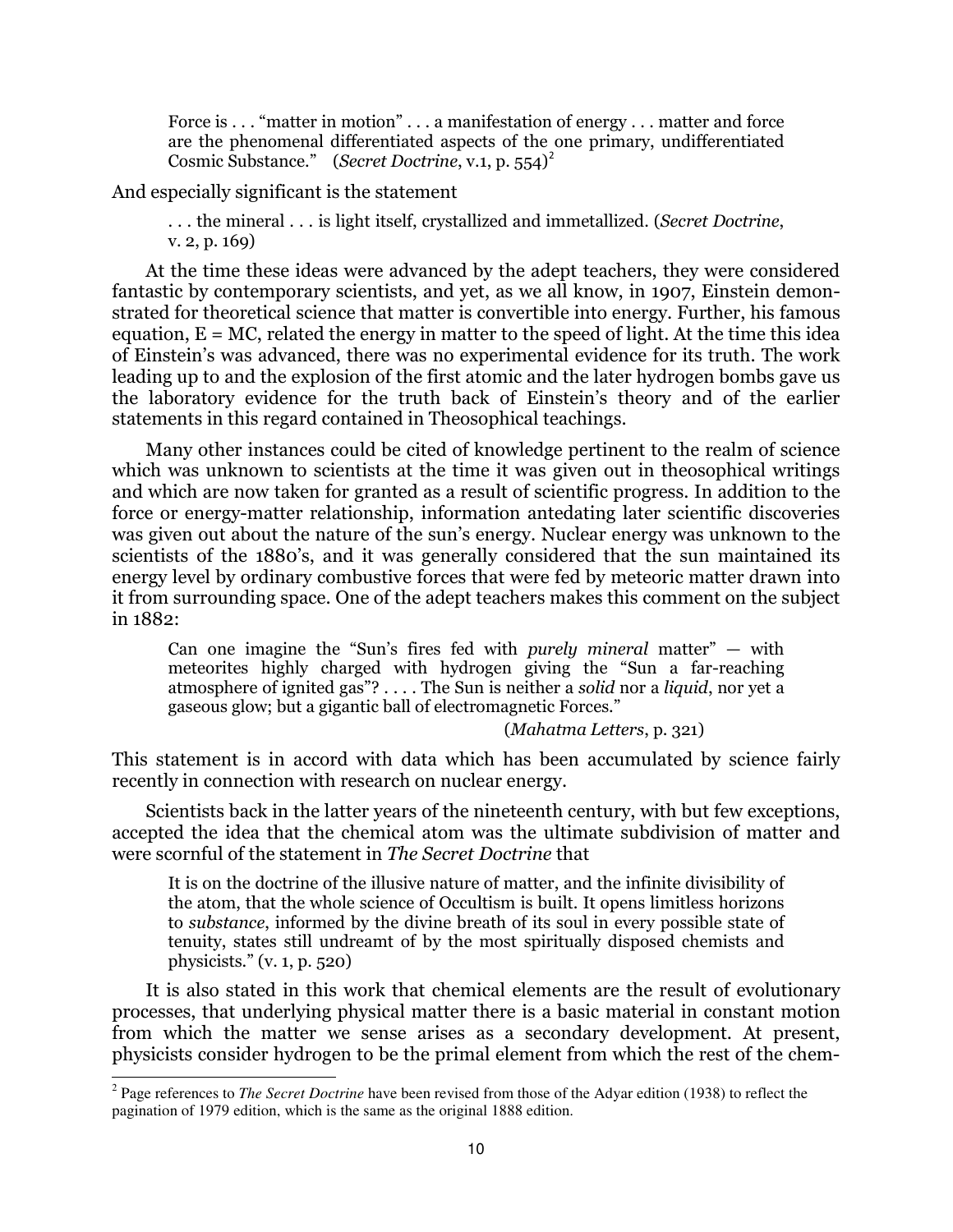ical elements have developed during the course of the evolvement of the universe. Further, it is now known that in vacuum space there are the so-called virtual particles, the photons, which appear to be continually created and destroyed. It has been suggested that these invisible, rapidly moving particles are, among other things, the precursors of the matter which forms the elements.

In The Secret Doctrine, there is considerable space given to a discussion of the limitations of the ideas on gravity which were dominant in science at that time. Since then, Einstein's theory of relativity has changed the physicists' viewpoint in this respect, though current gravitational theories are still unsatisfactory to many scientists.

To assume that such knowledge could be present in the Ancient Wisdom by chance, by guesswork, is to turn our backs on rationality. We must conclude that the adept teachers who were responsible for the principles and concepts advanced in The Secret Doctrine and the Mahatma Letters had accurate and advanced sources of knowledge, and this gives us a basis for seriously considering the other aspects of these teachings which are not yet open to verification by orthodox science. If a system of knowledge can be checked at many points where it impinges on the aspect of the world open to scientific investigation and if such knowledge is logical, coherent and consistent throughout, then we are forced to give it serious attention if we are really in search of the truth.

## Some Key Concepts of Theosophy

Let us turn our attention to some of the key concepts of Theosophy and note how they harmonize with information which has come out of the laboratories of science. In order to do this we need not penetrate very deeply into the Ancient Wisdom, but rather consider a few of the basic principles which have such far-reaching implications for ourselves and the world we live in. According to these teachings, there is throughout the entire universe, in everything everywhere, an animating principle which we can think of as life or spirit. This life principle by its very nature is ever active, ever multiplying, and ever unfolding new capacities and powers as it works through matter to complete the divine plan for the universe. At the lower level of development, life, or spirit, is equivalent to what the physicist calls energy or force, and at the higher levels it expresses what we think of as spiritual qualities. This life  $-$  this one animating principle  $-$  works continuously with matter in order to express progressively its innate capacities, for only as suitable material forms are available can life begin to reveal its real nature. From this teaching, it follows that all living forms, including human beings, are reflections of the one life. Brotherhood is a fact of nature.

The activities of life are governed by the master law of the universe, the Law of Equilibrium, or cause and effect. Without this law, the restless energy of life would be spent in futile efforts. The universe would dissolve in chaos. It is the Law of Equilibrium which keeps the planets moving in their orbits and which governs the vibrant harmony of a living organism.

The combination of the perpetual activity of life as it works through matter in accordance with the Law of Equilibrium leads to the unveiling of life's properties in an ascending spiral of development or evolution. It begins on this planet Earth in the mineral kingdom and slowly evolves up through plant, animal, man and beyond. There is a parallel evolution of the form side and the invisible side of nature. As life moves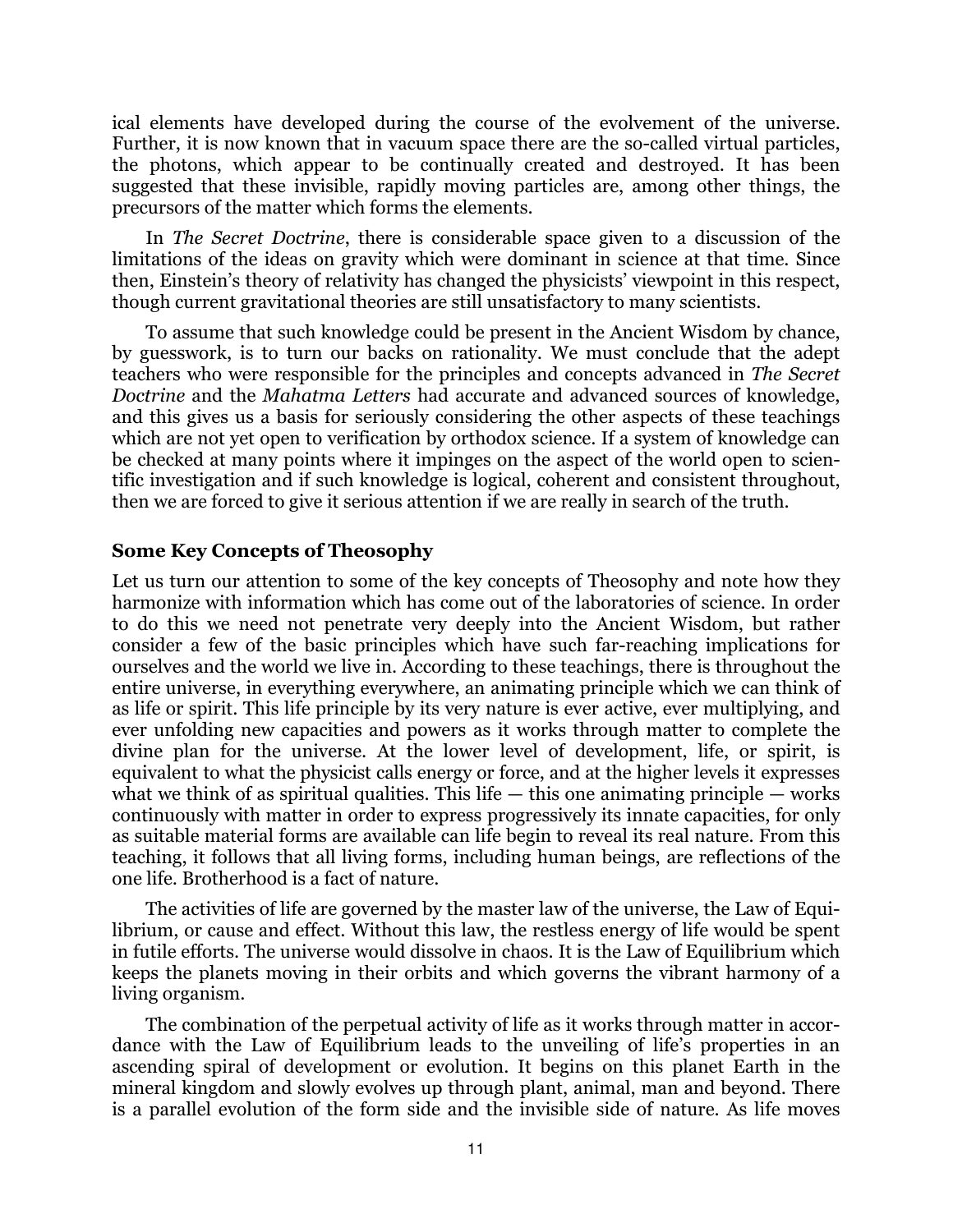upward through matter, it awakens into consciousness and at the human stage acquires self-consciousness.

Each unit of life, as it attains to the stage of a human being, begins to know right from wrong. Hence, it assumes a higher degree of responsibility to the universal law for its actions. This results in increasing pressure in the lives of men as compared with the action of the law on the lives of animals. There is suffering and distress through wrong actions, and joy and pleasure when behavior is in harmony with nature. According to these teachings, man's primary task is to realize his kinship with his fellow beings, which is another way of saying he must know his real Self. Until this knowledge fills his heart and mind, there will be lives of much turbulence.

Life, or spirit, begins its great pilgrimage through matter as a pure, divine, unthinking, undivided principle. The purpose of its long journey is to ray out its innumerable qualities through individual designs and to coordinate all this in the formation of a universe. As this proceeds, living organisms arise in a bewildering display of varied designs each of which, viewed from the form side, appears to be separate and independent of the rest As the qualities of mind and emotion come into play, this sense of separateness increases until finally in the undeveloped human stage, the individual fails to recognize any unity with others beyond his family and friends. But the unfolding spirit in man finally brings with it the knowledge that he is spiritually one with all his fellow beings.

The life which came forward from the source in oneness, but with all its qualities unawakened, after an unthinkable period of time in matter of various levels, again attains to oneness. But this oneness is now expressed through countless numbers of individually unique, thinking, self-conscious forms. As man comes into spiritual maturity he knows that life is one, that all beings are his kin and that there is a special bond between himself and every human being. An abiding sense of brotherhood epitomizes the awakening of the spirit.

With these principles, we can account for the progressive stages of development from the mineral kingdom up through the plant, animal, human and beyond, not only from the physical or form side, but also from the life and spiritual side of evolution. This knowledge enables us to understand that, while there is one life pervading the universe, it manifests itself in an immense variety of forms. For in life and matter, there is almost infinite capacity for the creation of new designs so that each leaf, of the countless leaves on the trees, is distinctive and unmatched in some particular. Also, with these principles we can understand that, in spite of appearances which seem to indicate otherwise, perfect justice is assured to each of us as we evolve in accordance with the one law through many lives here and elsewhere.

As we have seen, the data gained through laboratory investigation as far as they go confirm these teachings. The scientist's attention is confined to the physical side of life, and so his views and his facts are more restricted as compared with those of investigators who have access to data concerned not only with physical but also with superphysical states of matter. Nevertheless, these Theosophical principles are in harmony with the views of the scientist in so far as they apply to the world open to his type of investigation. The unity of life, its evolvement through an ascending spiral of diverse forms in accordance with the Law of Equilibrium, or cause and effect, are truths which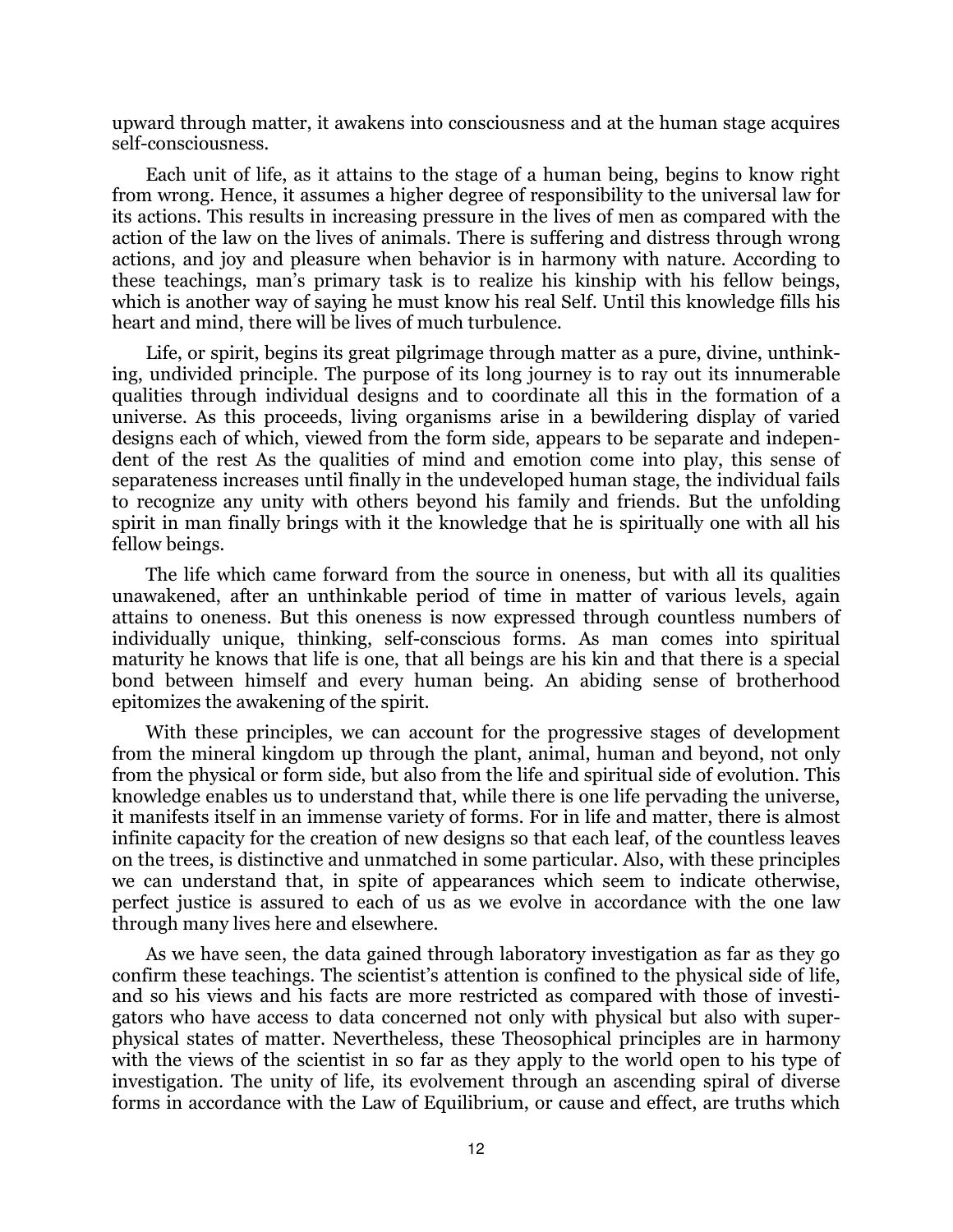are held in common by both science and Theosophy.

## The Law of Equilibrium

The Law of Equilibrium, designated in the East as the Law of Karma, was expressed in part by Sir Isaac Newton when he stated his Third Law of Thermodynamics: "To every action there is always opposed an equal reaction." Emerson summarized it when he said, "Every secret is told, every crime is punished, every virtue rewarded, every wrong redressed, in silence and certainty. What we call retribution is the universal necessity by which the whole appears wherever a part appears" (*Compensation*). This law insures the development of the qualities and the capacities latent in life. Life by its nature is ever active, and the Law of Equilibrium serves to guide the life energy into channels which will insure the unfoldment of its innate powers. When living organisms develop too far in a particular direction, forces come into play which cause them to change their course until the particular qualities involved have been vivified in harmony with their place in nature. This necessitates stress and pressure while a new capacity or power is in the process of being developed. In the instance of the acorn-oak tree sequence, we are, of course, concerned with a performance which life manages readily and with few errors. Vast periods of time have been devoted to unfolding the capacity for shaping matter and adding all the other qualities which go into tree forms, including specific application to the oak tree type. Who knows what this life, which has mastered today's oak tree design, will accomplish in the future?

The process by which life evolves new capacities, in accordance with the Law of Equilibrium, is exemplified in an elementary way by what happens as we learn to ride a bicycle. At first, the performance may be rather rough and uncertain, possibly with a few falls due to our ignorance and lack of training; but as we persist in our practice, our capacity for bicycle riding becomes actualized and we ride forth smoothly and with minimum effort. The same principle is in operation throughout nature and it accounts both for the joy and the sadness in our lives and in the lives of our fellow beings.

# The Master Design

As we consider the idea of life working through matter to evolve its latent capacities, it becomes evident that there must be a master design towards which life is moving. We know (to go back again to the acorn) that in some form or quality, the plan of the tree is in this seed. A complicated organism such as a tree can only arise from precision organization of structures and activities. We know that even such a comparatively elementary machine as an automobile cannot be produced by the builders without blueprints, which enable them to fabricate and coordinate the various parts together in accordance with the design of the car. An oak tree or any living organism is incomparably more complicated than an automobile, including categories undreamed of in man-made machines. To assume, as the materialists do, that matter without purpose or plan can, through a process of randomization, build a tree or a man if given sufficient time is not only in opposition to all our experience but has no justification from the data and principles of science itself.

If a man-made machine necessitates carefully drawn plans in order to insure the proper assemblage of materials, it becomes obvious that the incalculably greater intricacy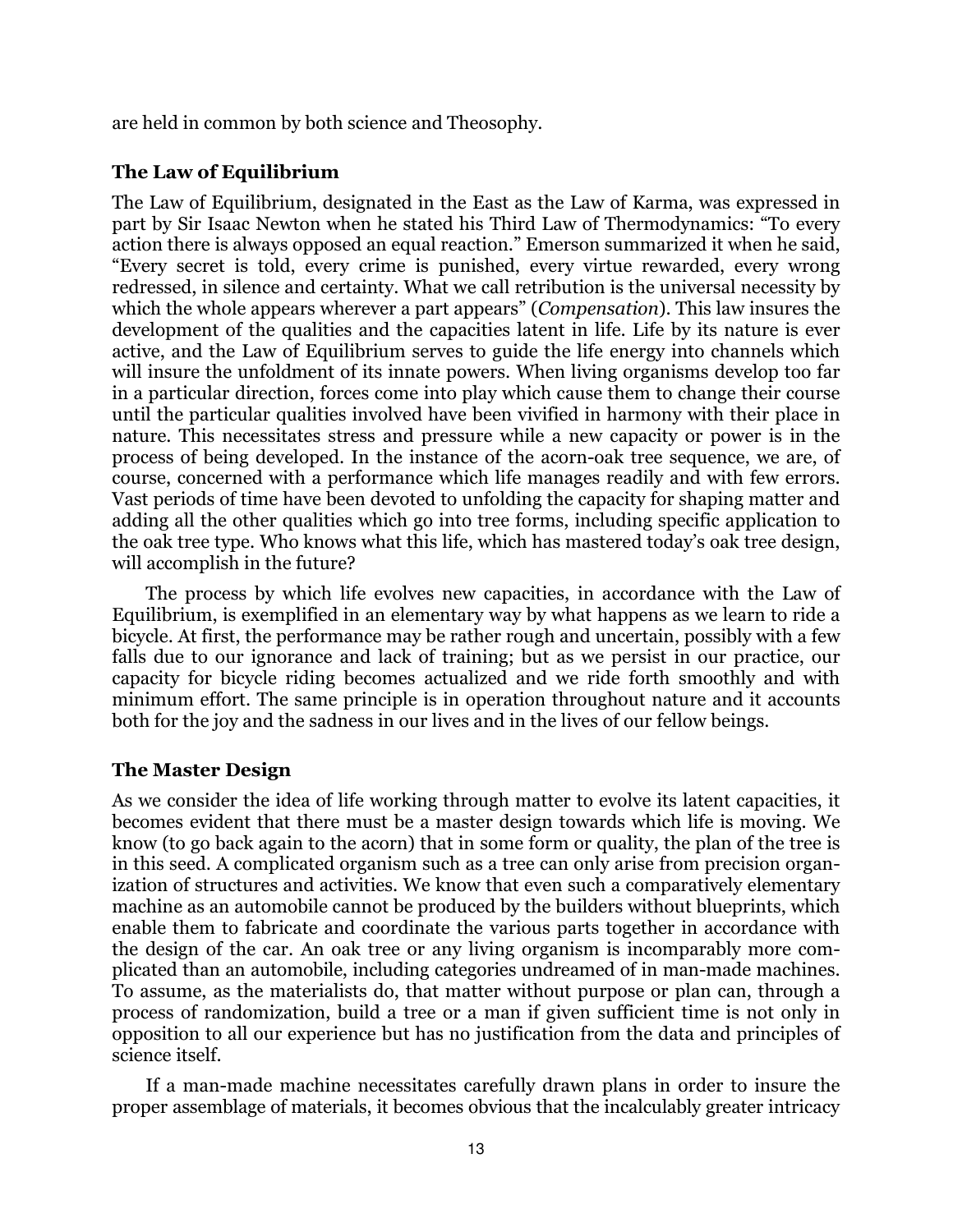of a universe would require a super design for its evolvement. According to the Ancient Wisdom, there is such a plan, and comparable to the manner in which the design of the oak tree is in the acorn, so the plan of the universe is in life and matter. Every grain of sand, every living cell, every atom mirrors this divine plan; or as Emerson puts it, "The universe is represented in every one of its particles. Everything in nature contains all the powers of nature. God reappears with all his parts in every moss and cobweb." The process of evolution represents the progressive approach to a perfected cosmos.

# The Oneness of Life — Brotherhood

We have been concerned mainly with demonstrating that through the Ancient Wisdom, or Theosophy, we are provided with knowledge that in its particular and universal applications gives us a picture of the universe which appeals to our reason and to our experience and which is supported by the data of science. Not much has been said about the place of these teachings in our individual lives, since the developing of our thesis required that we consider mainly general laws and principles. What has been given reveals to us a world of orderly evolvement and perfect justice as the lot of everyone. Further, we realize from these teachings that each human being, through many lives working in accordance with the great Law of Equilibrium, or compensation, develops the divinity within and so finally attains to his true status.

The oneness of life and its evolvement through an ascending order of material forms has been given special emphasis since this concept is so fundamental in Theosophical teaching and, in a more restricted sense, in biological science. It is stated in The Secret Doctrine that

The radical unity of the ultimate essence of each constituent part of compounds in Nature — from Star to mineral Atom, from the highest Dhyāni-Chohan to the smallest infusoria, in the fullest acceptation of the term, and whether applied to the spiritual, intellectual, or physical worlds — this unity is the one fundamental law in Occult Science. (v. 1, p. 120)

The whole order of Nature evinces a progressive march towards a higher life. (v. 1, p. 277)

We have a kinship with all nature but this kinship becomes more intimate as we move upward through kingdoms of nature. As mentioned before, at the human stage, life manifests new properties not active in the lower stages. There is more than a quantitative development of powers and capacities as life moves through the kingdoms of nature. At each higher level new characteristics are revealed. This is most evident as we observe the contrast between a mineral and a plant, but it is also quite obvious as we go from the plant to the animal form, as well as in the transition from the animal to the human stage of life.

When life attains to the level of the human being, new powers unfold which are not active in subhuman forms. Even the most primitive representations of mankind reveal, in some degree, spiritual qualities. It is, as we all know, this awakening of the spiritual aspect of our nature which differentiates us from the highest types of the animal world. So it follows that we are united with our fellow human beings through all the degrees of life which we share with the animal world plus a special link through the spiritual side of our natures. The bond between living beings grows as they evolve to higher levels of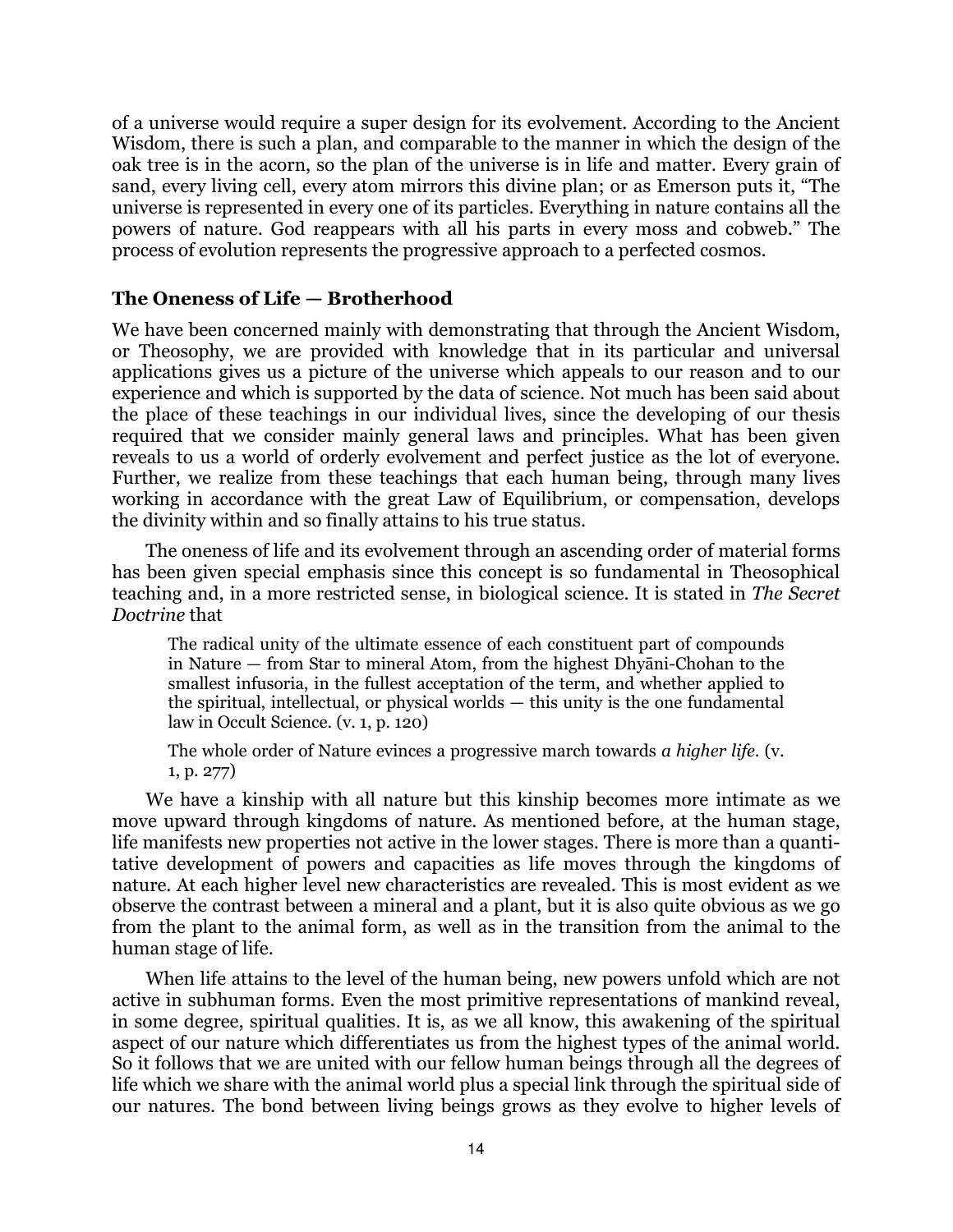#### life's expressions.

Brotherhood, for a human being, must be centered in the spiritual aspect of human nature. Hence, it follows that there can be no brotherhood in action or in spirit which excludes any of our fellow human beings. On the other hand, if brotherhood exists between ourselves and the rest of humanity, it will automatically include all other forms of life.

As we consider the various levels or phases of life's expressions, it is difficult to keep in mind that back of these varied manifestations, life is one. Something analogous to this is observed in a number of lamps of different sizes, colors and shapes, and yet the illuminating agent, electricity, is the same for all of them. Life appears in differing expressions in accordance with the qualities of the matter it ensouls, but always it remains the one life, indivisible and immutable, in time and space.

One of the obstacles to a recognition of brotherhood between human beings lies in the tremendous range of differences in body, emotions, and minds which exist from one person to another. We are often repelled by characteristics which are unfamiliar or which seem strange to us. Frequently there are antagonisms towards whole races because of their customs, the color of their skin, or the way they talk. Yet a moment's reflection on the matter should be enough to convince us that a world where all human beings looked, thought and behaved alike would not be a pleasant place in which to live. It is the nature of the universe to develop different expressions of the one life, and the uniqueness of the individual becomes accentuated with progress in evolution. Data from biology bear witness to this tendency. The manner in which the germ cells are produced insures that there will be no duplication in nature. A real brotherhood of man must be made up of distinctive individuals and races, together with all the resulting differences in physiques, customs, ideas and religions. Understanding this principle, we not only gain tolerance, but we welcome and enjoy differences and contrasts between ourselves and others.

There are immense practical considerations for us in the knowledge that we are all animated by a common universal principle which works in harmony with the great Law of Equilibrium. For example, the vitality of our physical bodies is a quality of life which we share with all other bodies. If we become antagonistic to our fellow beings, we tend to constrict, among other things, this source of our own physical well-being. We limit the supply of that which is essential to our bodily health. This will continue until, through the associated stress and suffering, we learn the truth and place ourselves once more in harmony with nature's laws. The same is true, of course, for other aspects of this life within us, such as the health and well-being of the emotions and the mind.

It is noteworthy in this connection that all the great teachers of humanity have stressed the critical importance of the habit of love and compassion towards all beings. If we can awaken a genuine sense of goodwill, of friendliness towards the world, then the requisite for brotherhood is satisfied, and we can begin to live peacefully and effectively at all levels of our lives, but more than that, we will become one with the forces which slowly but surely are developing a sense of brotherhood among human beings everywhere.

#### **CONCLUSION**